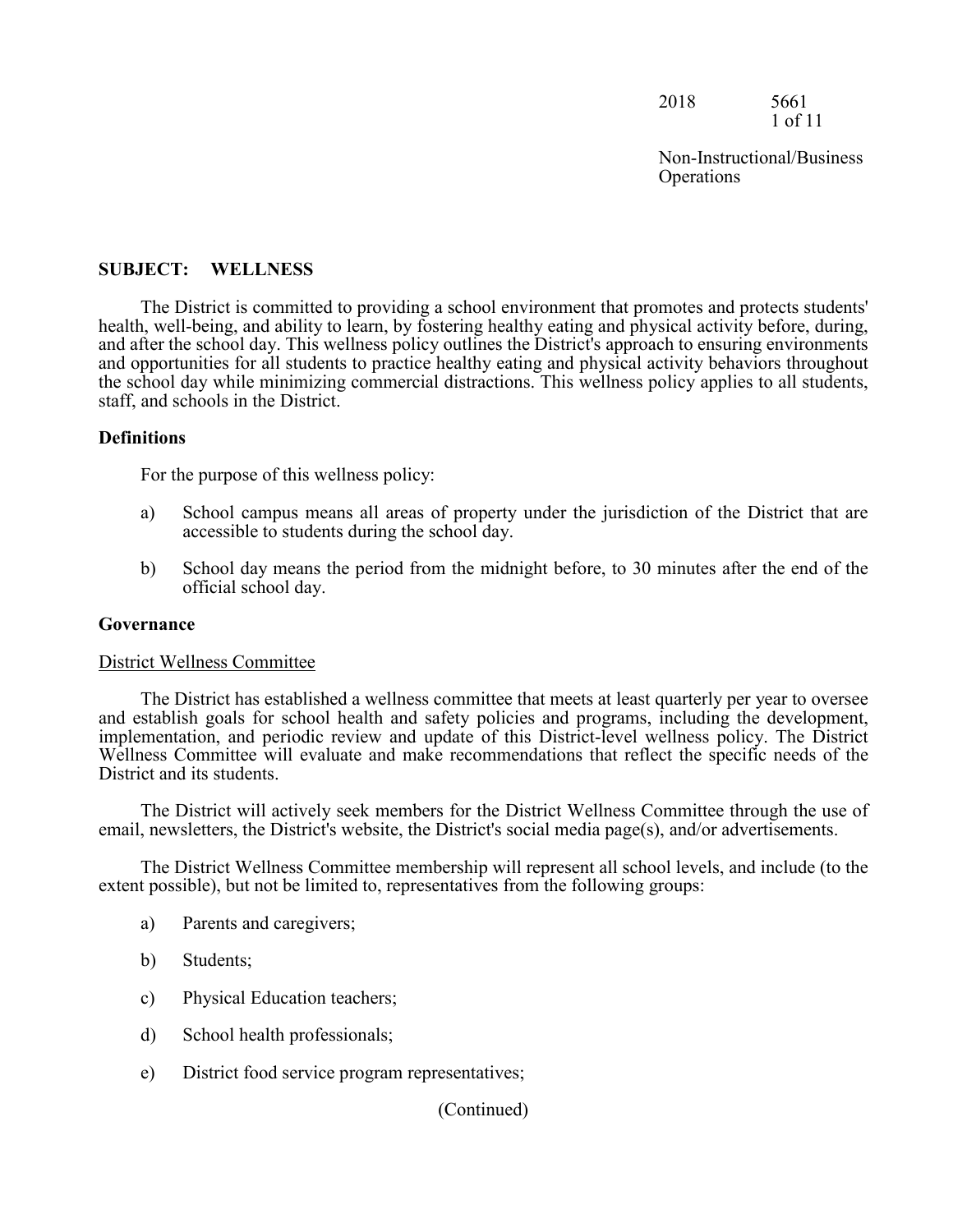2018 5661 2 of 11

Non-Instructional/Business **Operations** 

## **SUBJECT: WELLNESS (Cont'd.)**

- f) School Board;
- g) School administrators;
- h) General Education teachers;
- i) Supplemental Nutrition Assistance Program Education (SNAP–ED) coordinators; and
- j) Members of the public.

## District Wellness Leadership

The following District official(s) is/are responsible for the implementation and oversight of this District-level wellness policy:

Superintendent, PreK-6 principal, 7-12 principal

The contact information for this/these individual(s) is/are:

wellness@northwarrencsd.org

This/these individual(s) will be referred to as District Wellness Coordinator(s) throughout this wellness policy.

The District Wellness Coordinator(s) will convene the District Wellness Committee, facilitate the development of and updates to this wellness policy, and serve as liaison(s) with community agencies. The District Wellness Coordinator(s) will also work to ensure each school's compliance with this wellness policy.

## **Wellness Policy Implementation, Monitoring, Accountability, and Community Engagement**

The District will develop and maintain an implementation plan to manage and coordinate the execution of this wellness policy. The plan delineates roles, responsibilities, actions, and timelines specific to each school. It also includes specific goals and objectives for nutrition standards for all foods and beverages available on the school campus, food and beverage marketing, nutrition promotion and education, physical activity, physical education, and other school-based activities that promote student wellness. In developing these goals, the District will review and consider evidence-based strategies and techniques.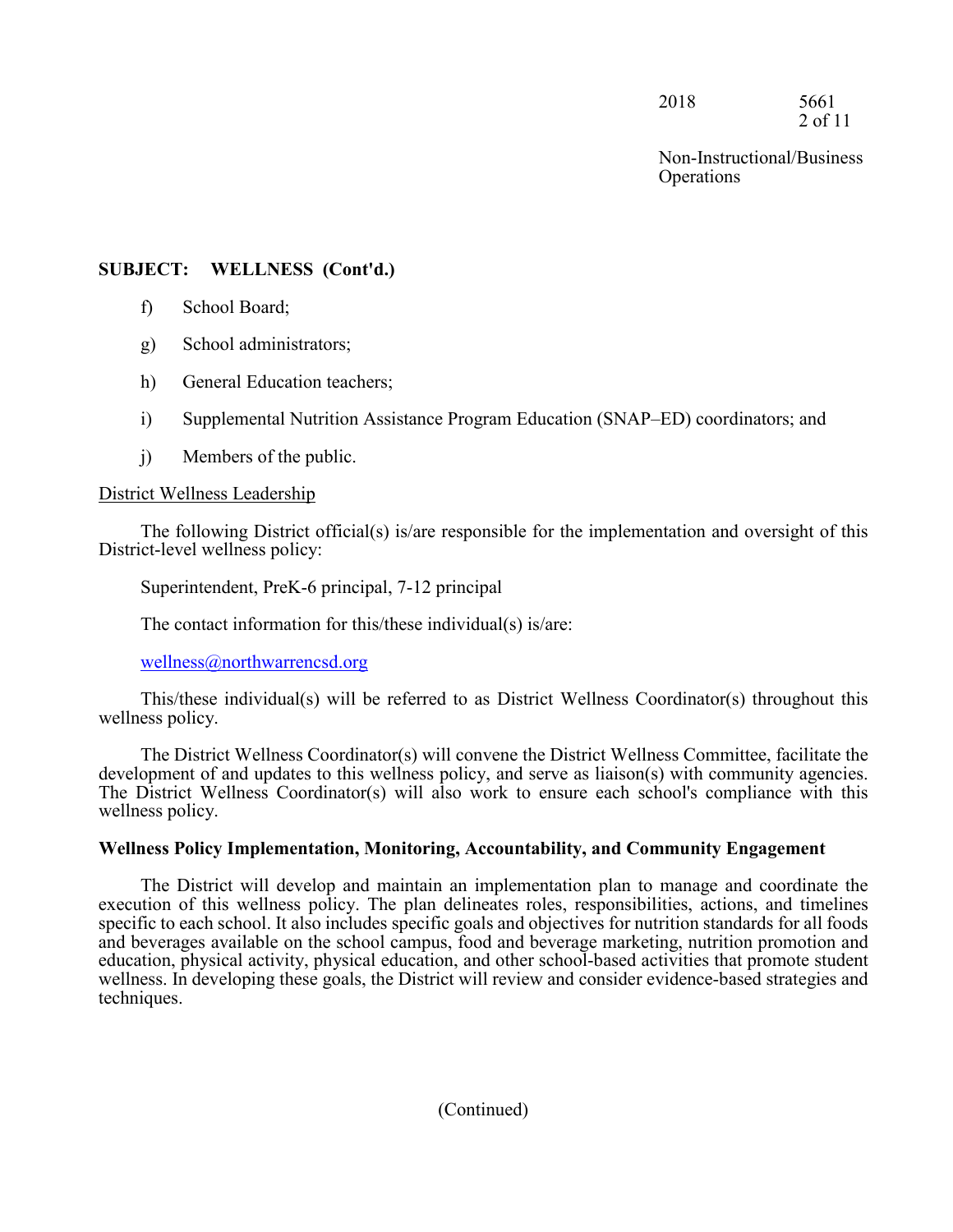2018 5661 3 of 11

Non-Instructional/Business **Operations** 

## **SUBJECT: WELLNESS (Cont'd.)**

#### Annual Notification of Policy

The District will inform families and the general public each year, via the District website and/or District-wide communications, of information about this wellness policy, including, but not limited to: its implementation status, its content, and any updates to the policy. The District will endeavor to share as much information as possible about its schools' nutrition environment, including a summary of school events or activities relative to this wellness policy implementation. Each year, the District will also publicize the name and contact information of the District official(s) leading and coordinating the District Wellness Committee, as well as information on how the community may get involved with the District Wellness Committee.

#### Triennial Assessments

At least once every three years, the District will assess its compliance with this wellness policy. The triennial assessment will measure the implementation of this wellness policy, and include an assessment of:

- a) The extent to which schools in the District are in compliance with this wellness policy;
- b) The extent to which this wellness policy compares to model local school wellness policies; and
- c) A description of the progress made in attaining the goals of this wellness policy.

The following District official(s) is/are responsible for managing the District's triennial assessment:

Superintendent, PreK-6 principal, 7-12 principal

The contact information for this/these individual(s) is/are:

wellness@northwarrencsd.org

The District will actively notify the public of the availability of the triennial assessment results.

### Revisions and Updating the Policy

This wellness policy will be assessed and updated, at a minimum, every three years based on the results of the triennial assessment. This wellness policy may also be updated as: District priorities change; community needs change; wellness goals are met; new health science, information and technology emerge; and/or new federal or state guidance or standards are issued.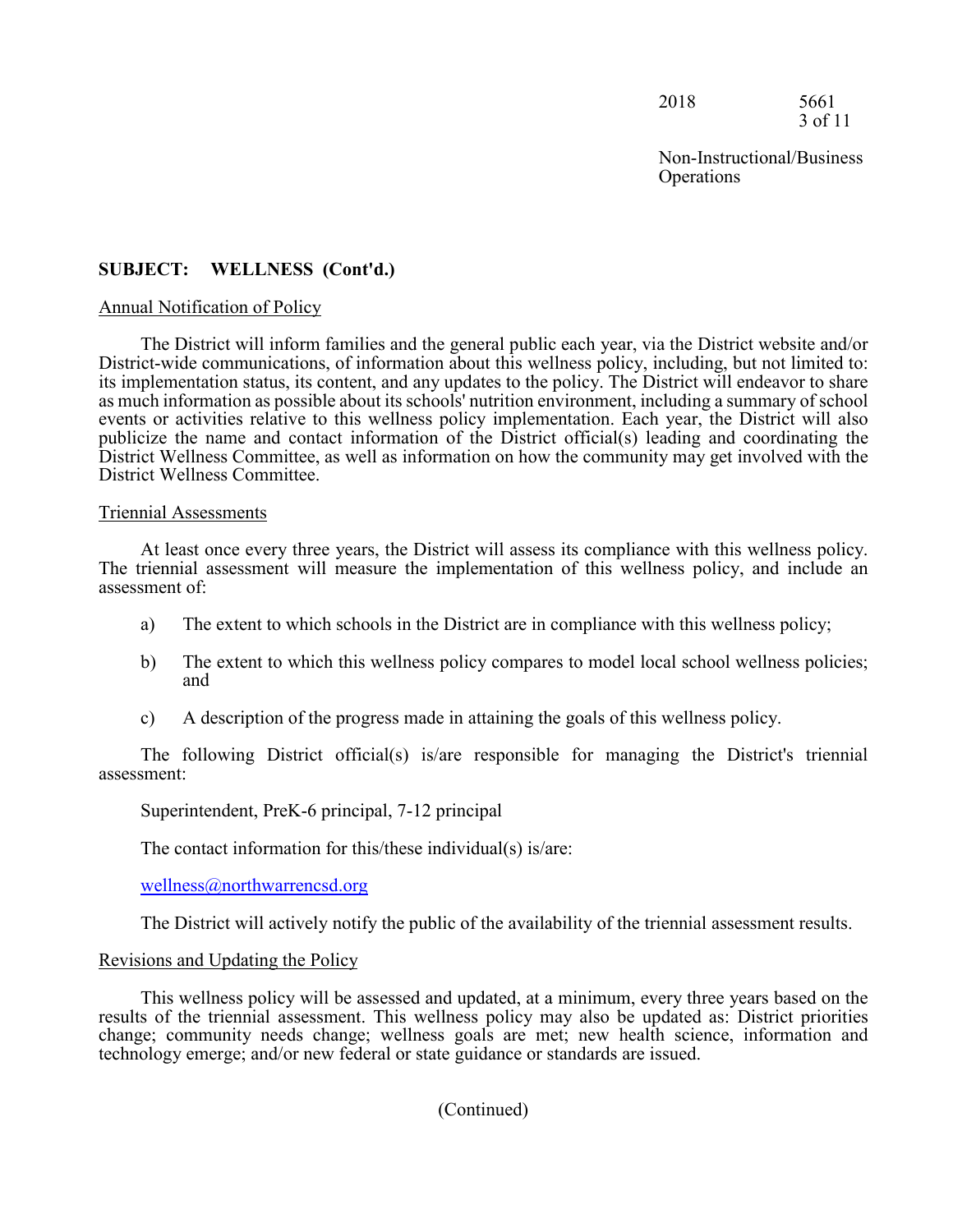2018 5661 4 of 11

Non-Instructional/Business **Operations** 

# **SUBJECT: WELLNESS (Cont'd.)**

Evaluation and feedback from interested parties are welcomed as an essential part of revising and updating this wellness policy.

### Community Involvement, Outreach, and Communications

The District is committed to being responsive to community input, which begins with an awareness of this wellness policy. On an annual basis, the District will make this wellness policy available to families and the public. The District will also annually inform families and the public, in culturally and linguistically appropriate ways, of its content and implementation status, as well as any updates to this wellness policy. The District will make this information available via the District website and/or District-wide communications. The District will use these same means to inform families and the public on how to become involved with and support this wellness policy, as well as about the results of the triennial assessment.

### Recordkeeping

The District will retain records to document compliance with the requirements of this wellness policy in the District Office and/or on the District's central computer network. Documentation maintained at this location includes, but is not limited to:

- a) The written wellness policy;
- b) Documentation demonstrating that this wellness policy has been made available to the public;
- c) Documentation of efforts to review and update this wellness policy, including an indication of who is involved in the update and methods the District uses to make stakeholders aware of their ability to participate on the District Wellness Committee;
- d) Documentation demonstrating compliance with the annual public notification requirements;
- e) The most recent triennial assessment on the implementation of this wellness policy; and
- f) Documentation demonstrating that the most recent triennial assessment results have been made available to the public.

### **Nutrition**

The District seeks to ensure all of its students obtain the knowledge and skills necessary to make nutritious food selections and enjoy life-long physical activity. To this end, the District sets forth the following goals relating to nutrition.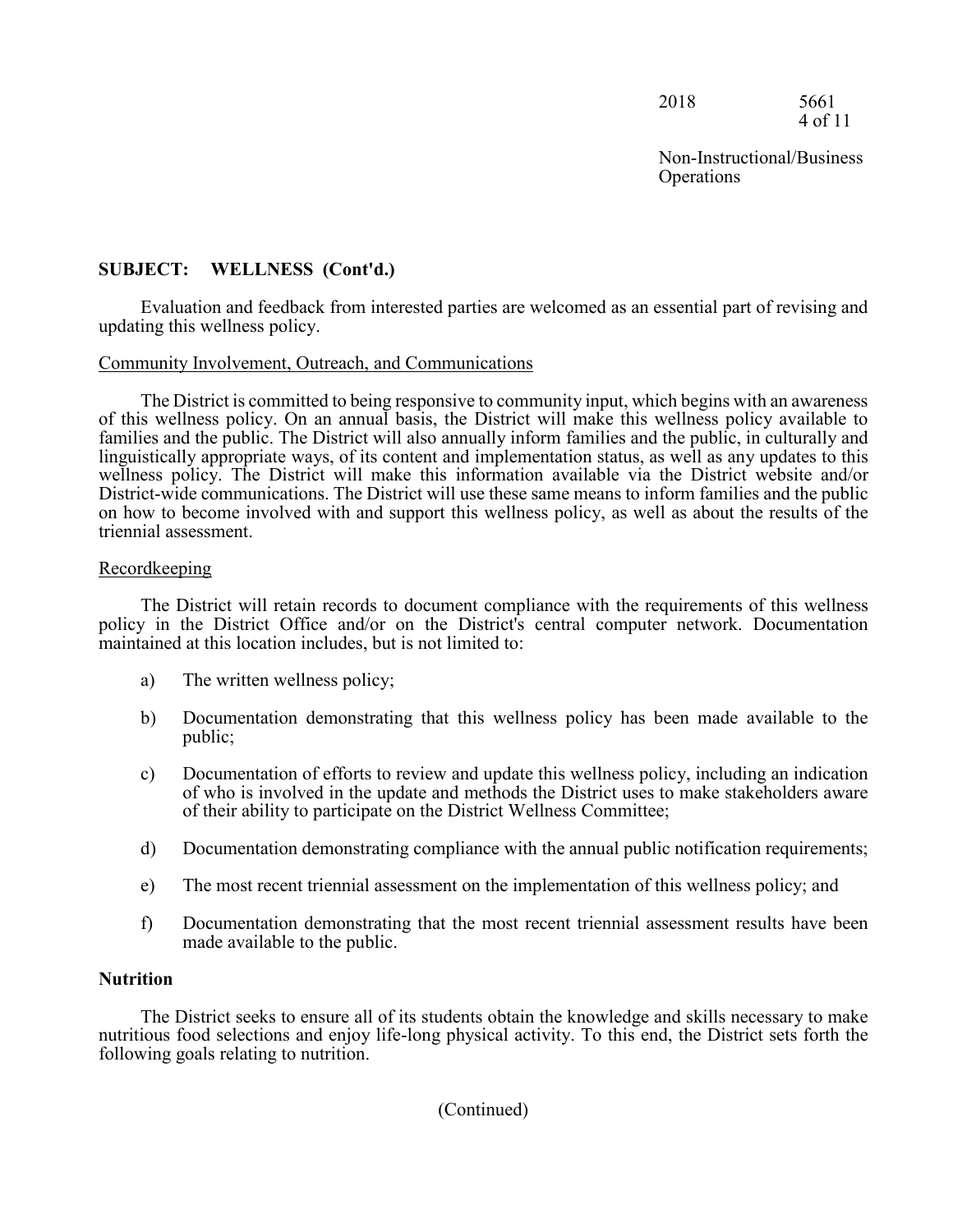2018 5661 5 of 11

Non-Instructional/Business **Operations** 

## **SUBJECT: WELLNESS (Cont'd.)**

#### School Meals

The District is committed to promoting student health and reducing childhood obesity by:

- a) Serving meals that meet or exceed nutrition requirements established by local, state, and federal laws and regulations;
- b) Ensuring all students have a scheduled lunch period;
- c) Providing all students with adequate time to consume meals;
- d) Promoting healthy food and beverage choices;
- e) Preparing meals that are appealing and attractive to students;
- f) Serving meals in clean and pleasant settings;
- g) Encouraging student participation in federal Child Nutrition Programs.

Child Nutrition Programs aim to improve the diet and health of school children, help mitigate childhood obesity, model healthy eating to support the development of lifelong healthy eating patterns and support healthy choices while accommodating cultural food preferences and special dietary needs.

All schools within the District participate in the following federal Child Nutrition Programs: *National School Lunch Program; School Breakfast Program.*

District food service staff will meet with students in grades 4 through 12 twice annually to solicit feedback on the school breakfast and/or school lunch program(s).

### Staff Qualifications and Professional Development

All school nutrition program directors, managers, and staff will meet or exceed hiring and annual continuing education and training requirements as specified in the USDA Professional Standards for School Nutrition Professionals. In order to locate the training that best fits their learning needs, school nutrition personnel will refer to the USDA's Professional Standards for School Nutrition Standards website.

### Water

To promote hydration, free, safe, unflavored drinking water will be available to all students and staff throughout the school day and throughout every school campus. The District will make drinking water available where school meals are served during meal times.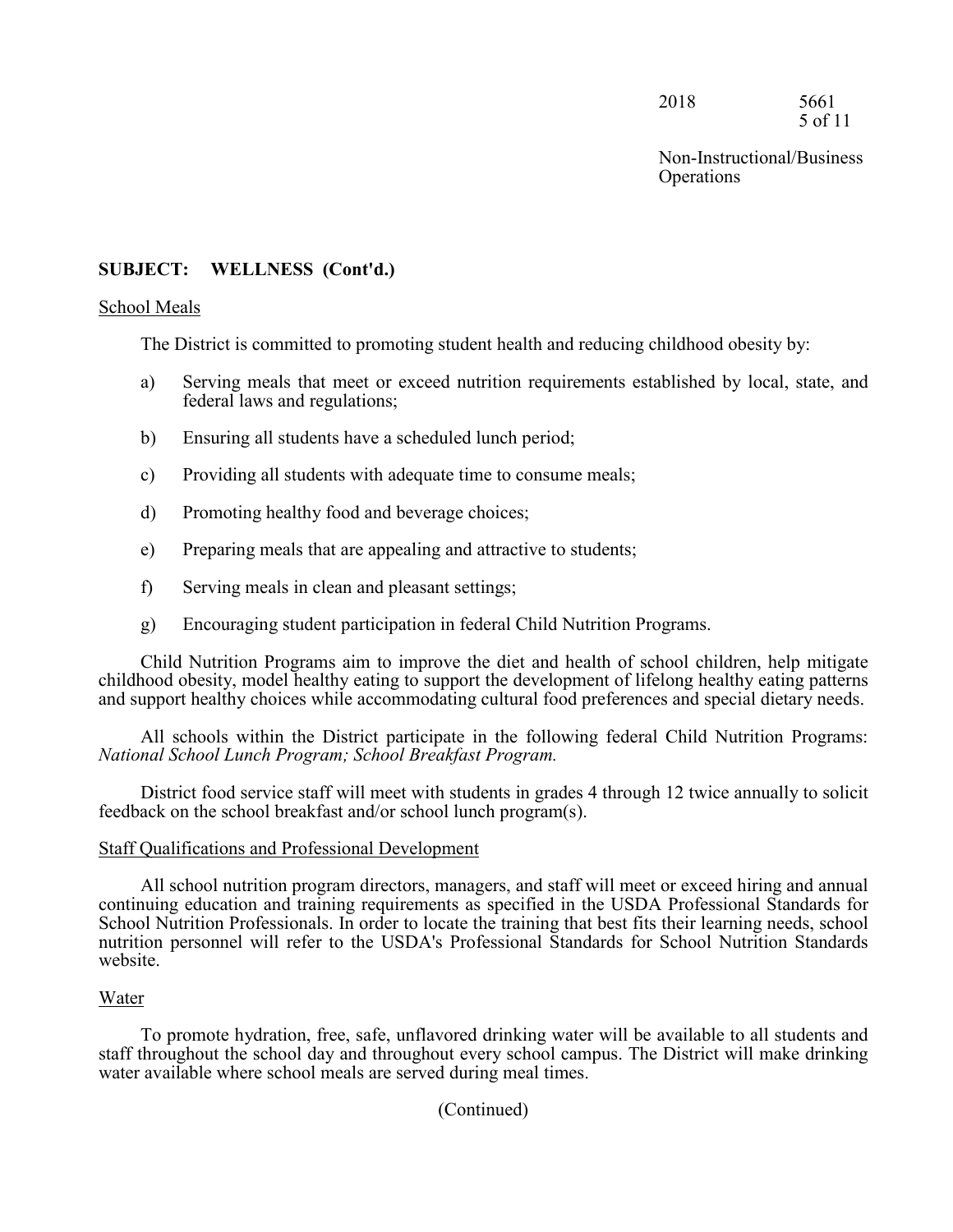2018 5661 6 of 11

Non-Instructional/Business **Operations** 

## **SUBJECT: WELLNESS (Cont'd.)**

#### Competitive Foods and Beverages

All competitive foods will meet, at a minimum, the USDA Smart Snacks in School nutrition standards. The Smart Snacks in School nutrition standards aim to improve student health and well-being, increase consumption of healthful foods during the school day and create an environment that reinforces the development of healthy eating habits.

Competitive foods include all food and beverages available for sale to students on the school campus during the school day other than meals reimbursed through programs authorized by the Richard B. Russell National School Lunch Act and the Child Nutrition Act of 1966. This includes, but is not limited to, a la carte options in cafeterias, vending machines, school stores, and snack or food carts.

#### Foods and Beverages Provided, But Not Sold, to Students During the School Day

The District is committed to ensuring that all foods and beverages available to students on the school campus during the school day support healthy eating. The foods and beverages provided, but not sold, to students on the school campus during the school day (e.g. classroom parties, classroom snacks brought by parents, or other foods given as incentives) will be healthy options.

#### Fundraising

All foods and beverages available for sale to students through fundraisers on the school campus during the school day will meet, at a minimum, the USDA Smart Snacks in School nutrition standards.

#### Foods and Beverages Available for Sale at Events Outside of the School Day

The District is committed to ensuring that all foods and beverages available to students support healthy eating. The foods and beverages that are available for sale at school-sponsored events outside of the school day will be healthy options.

#### Food and Beverages Marketing in Schools

All foods and beverages marketed or promoted to students on the school campus during the school day will meet, at a minimum, the USDA Smart Snacks in School nutrition standards. Food marketing commonly includes oral, written, or graphic statements made for the purpose of promoting the sale of a food or beverage product.

The District is aware that certain scoreboards, signs, and other durable equipment it employs may market foods and beverages in a way that is inconsistent with the aims of this wellness policy. While the immediate replacement of this equipment is not required, as the District replaces or updates this equipment over time, it will ensure its replacement and purchasing decisions reflect the marketing guidelines established by this wellness policy.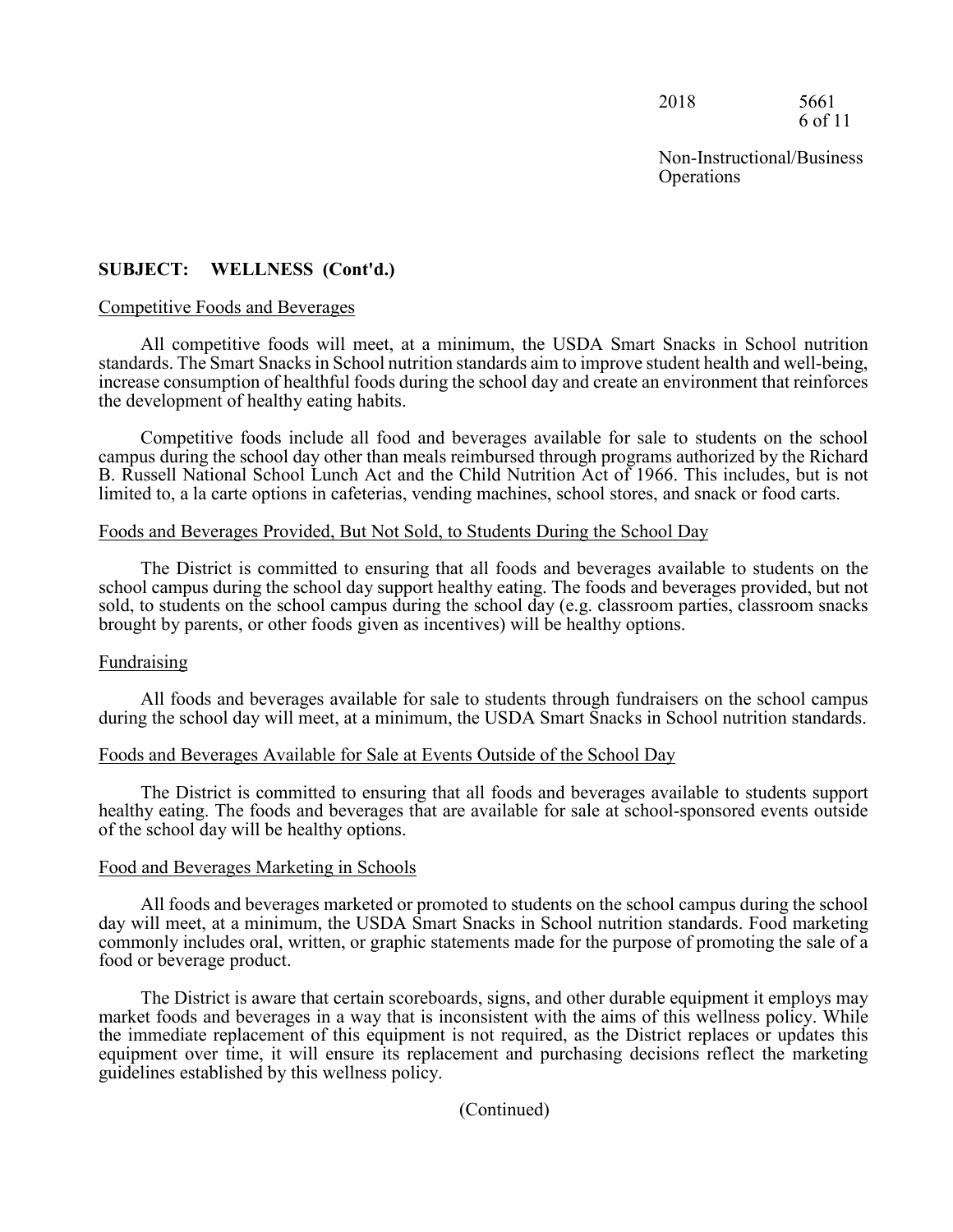2018 5661 7 of 11

Non-Instructional/Business **Operations** 

## **SUBJECT: WELLNESS (Cont'd.)**

#### Nutrition Promotion and Education

Nutrition promotion and education positively influences lifelong eating behaviors. The District will model and encourage healthy eating by:

- a) Promoting healthy food and beverage choices for all students by using Smarter Lunchroom techniques which guide students toward healthful choices, as well as by ensuring that 100% of foods and beverages promoted to students meet the USDA Smart Snacks in School nutrition standards;
- b) Promoting nutrition education activities that involve parents, students, and the community;
- c) Promoting school and community awareness of this wellness policy through various means, such as publication on the District website;
- d) Encouraging and promoting wellness through social media, newsletters, and an annual family wellness event;
- e) Encouraging participation in federal Child Nutrition Programs;
- f) Ensuring that the marketing and advertising of foods and beverages on school campuses during the school day is consistent with nutrition education and health promotion;
- g) Integrating nutrition education within the comprehensive health education curriculum and other instructional areas, as appropriate, and taught at every grade level, K through 12. Nutrition education follows applicable New York State standards and is designed to help students acquire:
	- 1. Nutrition knowledge, including, but not limited to: the benefits of healthy eating; essential nutrients; nutritional deficiencies; principles of healthy weight management; the use and misuse of dietary supplements; and safe food storage, handling, and preparation; and
	- 2. Nutrition-related skills, including, but not limited to: planning healthy meals; understanding and using food labels; critically evaluating nutrition information, misinformation, and commercial food advertising; assessing personal eating habits; and setting and achieving goals related to these concepts;
- h) Providing families and teachers with a list of healthy party ideas, including non-food celebration ideas;
- i) Providing families with a list of classroom snacks and beverages that meet USDA Smart Snacks in School nutrition standards;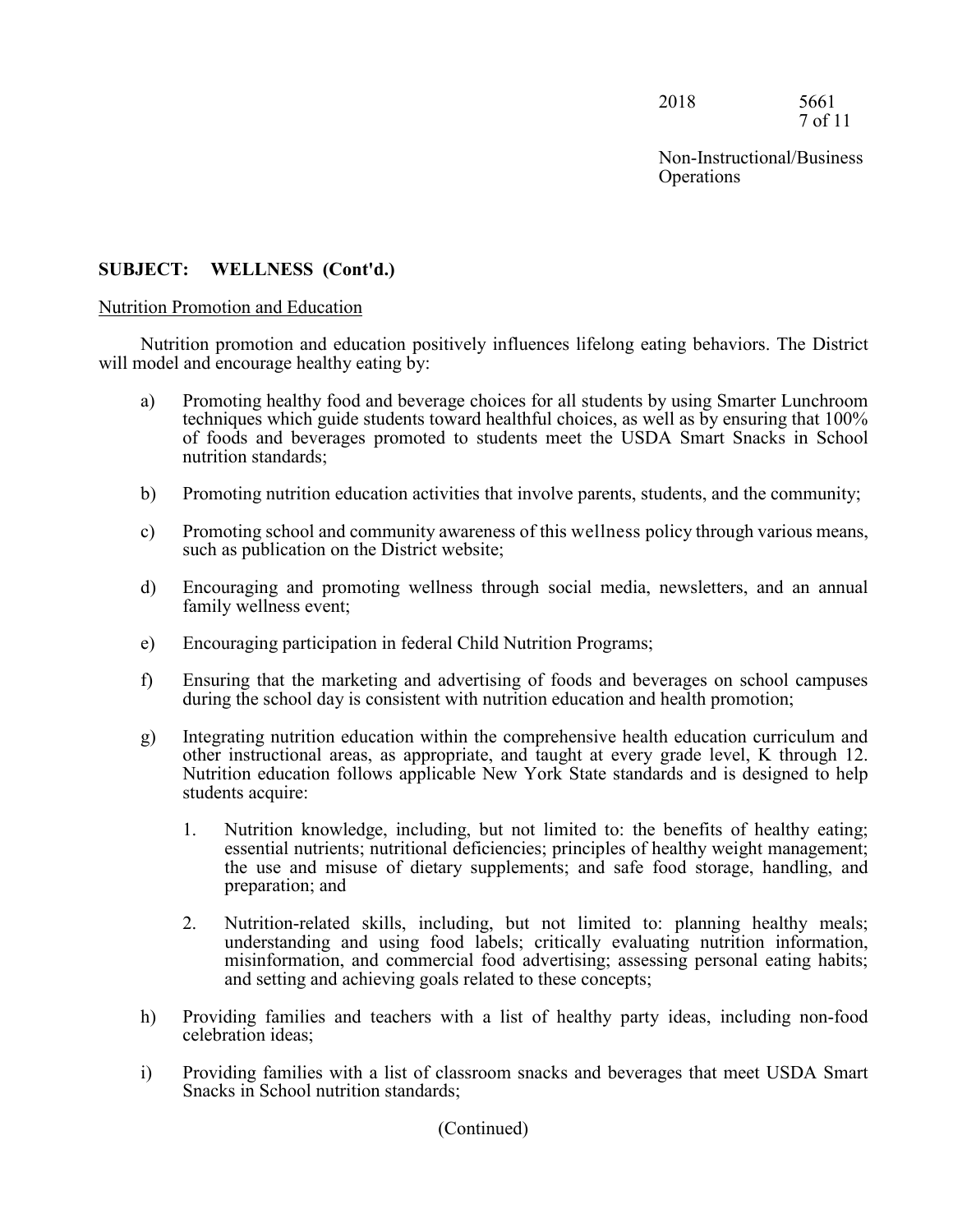2018 5661 8 of 11

Non-Instructional/Business **Operations** 

## **SUBJECT: WELLNESS (Cont'd.)**

- j) Discouraging staff from using food as a reward or withholding food as punishment under any circumstance – teachers and other appropriate school staff will be provided with a list of alternative ways to reward students; and
- k) Encouraging District staff to model healthy eating, drinking, and physical activity behaviors for students.

### **Physical Activity and Education**

#### Physical Activity

Since physical activity affects students' emotional and physical well-being, as well as their cognitive development, the District is committed to ensuring that all students, including students with disabilities requiring adaptations or modifications, are provided the opportunity to participate in physical activity before, during, and after school. Physical activity opportunities will be in addition to, not in lieu of, physical education.

Recess, physical education, or other physical activity time will not be cancelled for instructional make-up time, nor will it be withheld for disciplinary action unless the student is a danger to himself, herself or others. This does not include participation on sport teams that may have specific academic requirements. Classroom teachers will be provided with a list of ideas for alternative ways to discipline students.

The District is committed to encouraging physical activity through the following:

a) Classroom Physical Activity Breaks (Elementary and Secondary)

All classroom teachers, and particularly those engaged in the instruction of K through 5 students, are strongly encouraged to incorporate into the school day short breaks for students that include physical activity, especially after long periods of inactivity.

b) Recess (Elementary)

All elementary students will be offered one daily period of recess for a minimum of 20 minutes. This requirement will not apply on days where students arrive late, leave early, or are otherwise on campus for less than a full day. Outdoor recess will be offered when weather permits. In the event that indoor recess is necessary, it will be offered in a place that accommodates moderate to vigorous physical activity.

c) Active Academics

Teachers are encouraged to incorporate kinesthetic learning approaches into core learning subjects when possible to limit sedentary behavior during the school day.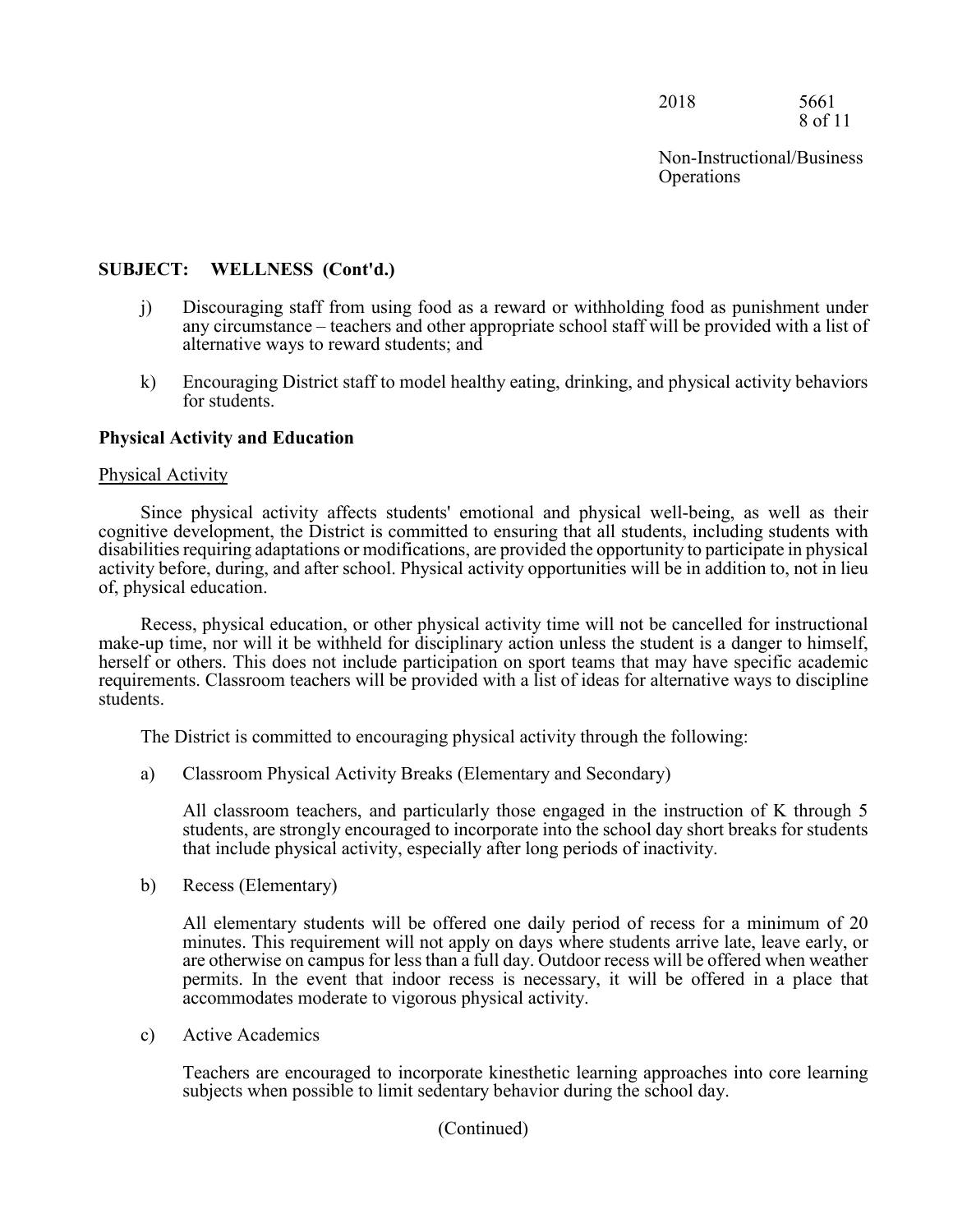2018 5661 9 of 11

Non-Instructional/Business **Operations** 

## **SUBJECT: WELLNESS (Cont'd.)**

## d) Before and After School Activities

The District will offer opportunities for all students to participate in physical activity before and/or after the school day through various methods, such as physical activity clubs, intramurals, and interscholastic sports.

## Physical Education

The District will have a Board-approved Physical Education Plan on file with the New York State Education Department that meets or exceeds the requirements set forth in the Commissioner's regulations. All students will be required to fulfill the physical education requirements set forth in the Commissioner's regulations as a condition of graduating from the District's schools.

The District recognizes the importance of physical education classes in providing students with meaningful opportunities for physical exercise and development. Consequently, the District will ensure that:

- a) All physical education classes are taught or supervised by a certified physical education teacher;
- b) All physical education staff receive professional development relevant to physical education on an annual basis;
- c) Interscholastic sports, intramural sports, and recess do not serve as substitutes for a quality physical education program;
- d) Students are afforded the opportunity to participate in moderate to vigorous activity for at least 50% of physical education class time;
- e) It provides adequate space and equipment for physical education and conforms to all applicable safety standards;
- f) An age-appropriate, sequential physical education curriculum consistent with national and state standards for physical education is implemented, with a focus on students' development of motor skills, movement forms, and health-related fitness;
- g) A physical and social environment is provided that encourages safe and enjoyable activity for all students; and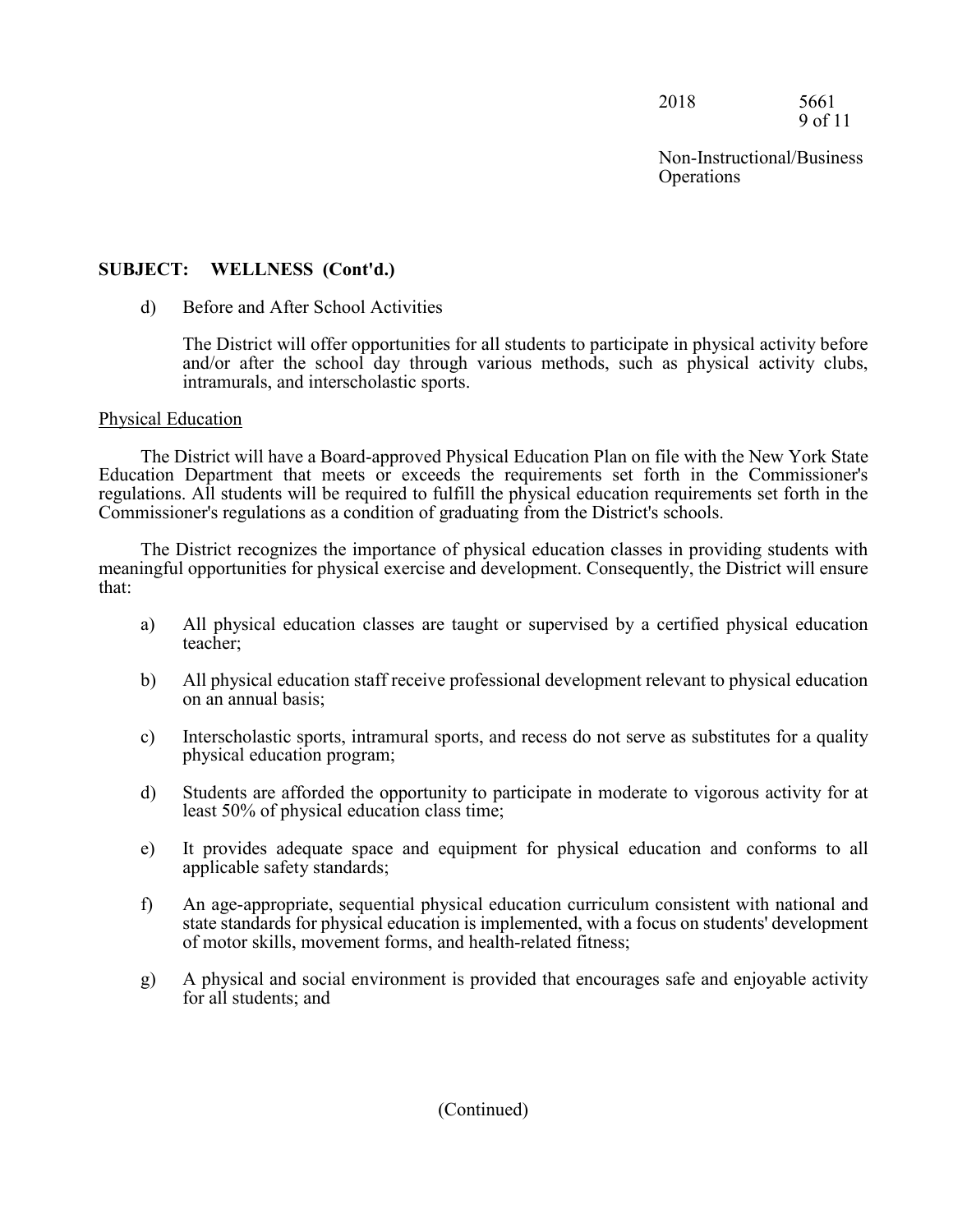2018 5661 10 of 11

## **SUBJECT: WELLNESS (Cont'd.)**

h) Activities or equipment are adapted or modified to meet the needs of students who are temporarily or permanently unable to participate in the regular program of physical education. In doing so, the District will abide by specific provisions in 504 Plans and/or individualized education programs (IEP). To that end, the Committee on Special Education (CSE) will ensure that a certified physical education teacher participates in the development of a student's IEP, if the student may be eligible for adapted physical education.

#### **Other School-Based Activities that Promote Student Wellness**

The District is committed to establishing a school environment that is conducive to healthy eating and physical activity for all. The District will, therefore, pursue the following:

#### Community Partnerships

The District will develop, enhance, and continue relationships with community partners in support of the implementation of this wellness policy. Existing and new community partnerships will be evaluated to ensure they are consistent with this wellness policy and its goals. The District will provide all community partners with a copy of this wellness policy so that they are aware of the District's requirements and goals.

#### Community Access to District Facilities for Physical Activities

School grounds and facilities will be made available to students, staff, community members and organizations, and agencies offering physical activity and nutrition programs consistent with District policy. Subject to provisions regarding conduct on school grounds and administrative approval of use by outside organizations.

#### Professional Learning

When feasible, the District will offer annual professional learning opportunities and resources for staff to increase knowledge and skills about promoting healthy behaviors in the classroom (e.g., increasing the use of kinesthetic teaching approaches or incorporating nutrition lessons into math class). Professional learning will help District staff understand the connections between academics and health and the ways in which health and wellness are integrated into ongoing District reform or academic improvement plans/efforts.

42 USC §§ 1758, 1758b 7 CFR §§ 210.10, 210.11, 210.18, 210.31, and 220.8 USDA, SP 24-2017, Local School Wellness Policy: Guidance and Q&As (Apr. 6, 2017)